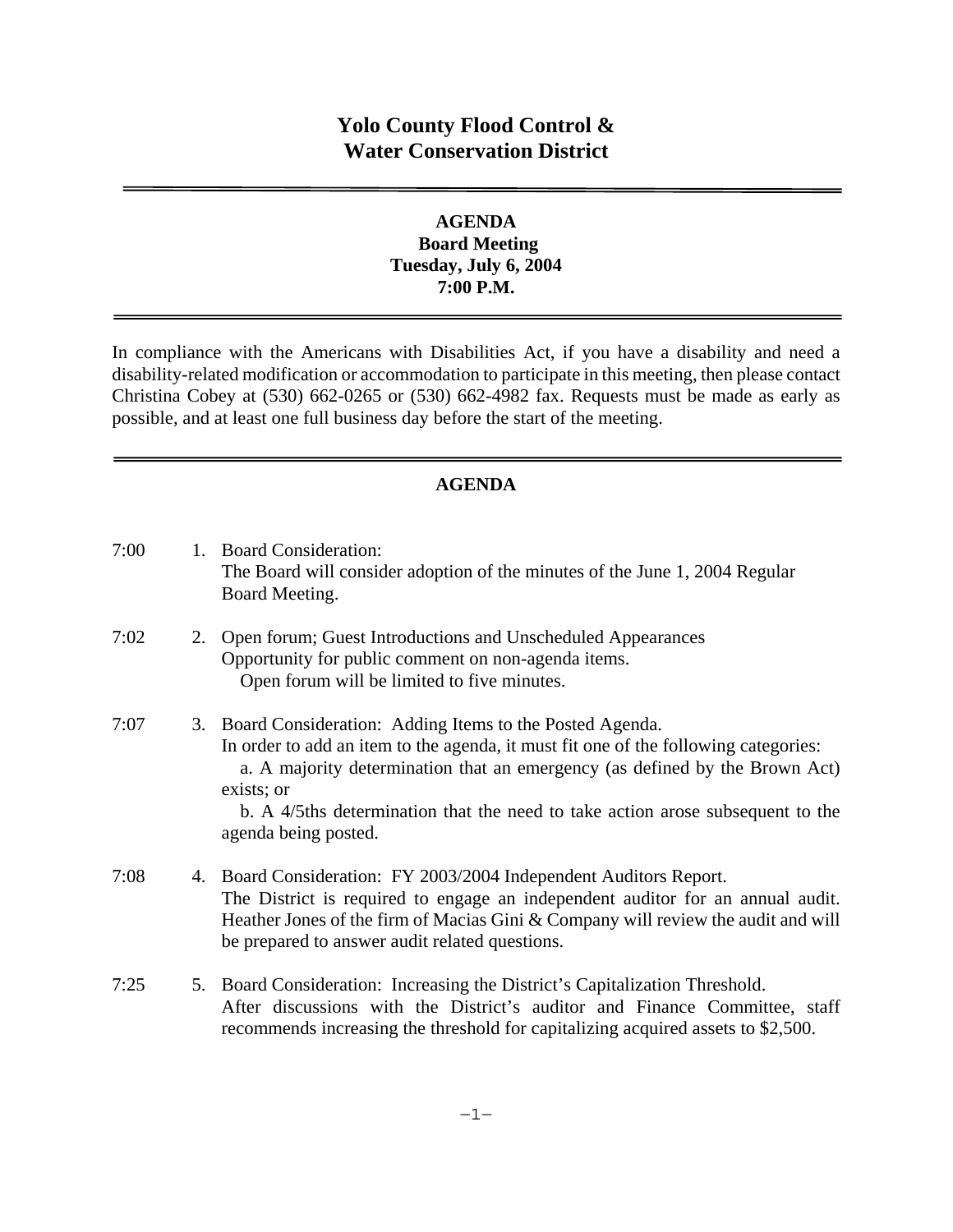| 7:50 | 6. Board Presentation:<br>The Board will receive a presentation from Jan Lowrey, Executive Director of the<br>Cache Creek Conservancy on its activities. The District is a financial and in-kind<br>contributor to the Conservancy.  |
|------|--------------------------------------------------------------------------------------------------------------------------------------------------------------------------------------------------------------------------------------|
| 8:00 | 7. Directors' Reports:<br>Each member of the Board will have the opportunity to report on meetings and<br>conferences attended during the prior month on behalf of the District.                                                     |
| 8:10 | 8. Wild & Scenic Ad Hoc Subcommittee Report:<br>The Wild & Scenic Ad Hoc Subcommittee will report on any activities related to<br>potential Wild & Scenic Legislation.                                                               |
| 8:20 | 9. General Manager's Report:<br>The Board will receive a report from the General Manager regarding current<br>general activities and projects of the District.                                                                       |
| 8:30 | 10. Operations and Maintenance Report:<br>The Board will receive a status report on the previous month's operation and<br>maintenance activities.                                                                                    |
| 8:40 | 11. Local Hazard Mitigation Plan:<br>Mike Horgan will report to the Board on the District's involvement in the<br>development of a Local Hazard Mitigation Plan (LHMP).                                                              |
| 8:50 | 12. AB303 Groundwater Quality Monitoring Program:<br>Project Manager Fran Borcalli will provide a brief status report on the AB 303 grant<br>work to develop a Groundwater Quality Monitoring Plan.                                  |
| 9:00 | 13. General Discussion:<br>Opportunity for Board members to ask questions for clarification, provide<br>information to staff, request staff to report back on a matter, or direct staff to place<br>a matter on a subsequent agenda. |
| 9:05 | 14. Board Consideration:<br>The Board will consider the approval and the payments of bills.                                                                                                                                          |
| 9:10 | 15. Closed Session:<br>The Board will confer with legal Counsel under:                                                                                                                                                               |
|      | Brown Act Section 54956.9(b) significant exposure to litigation involving<br>(two) potential cases.                                                                                                                                  |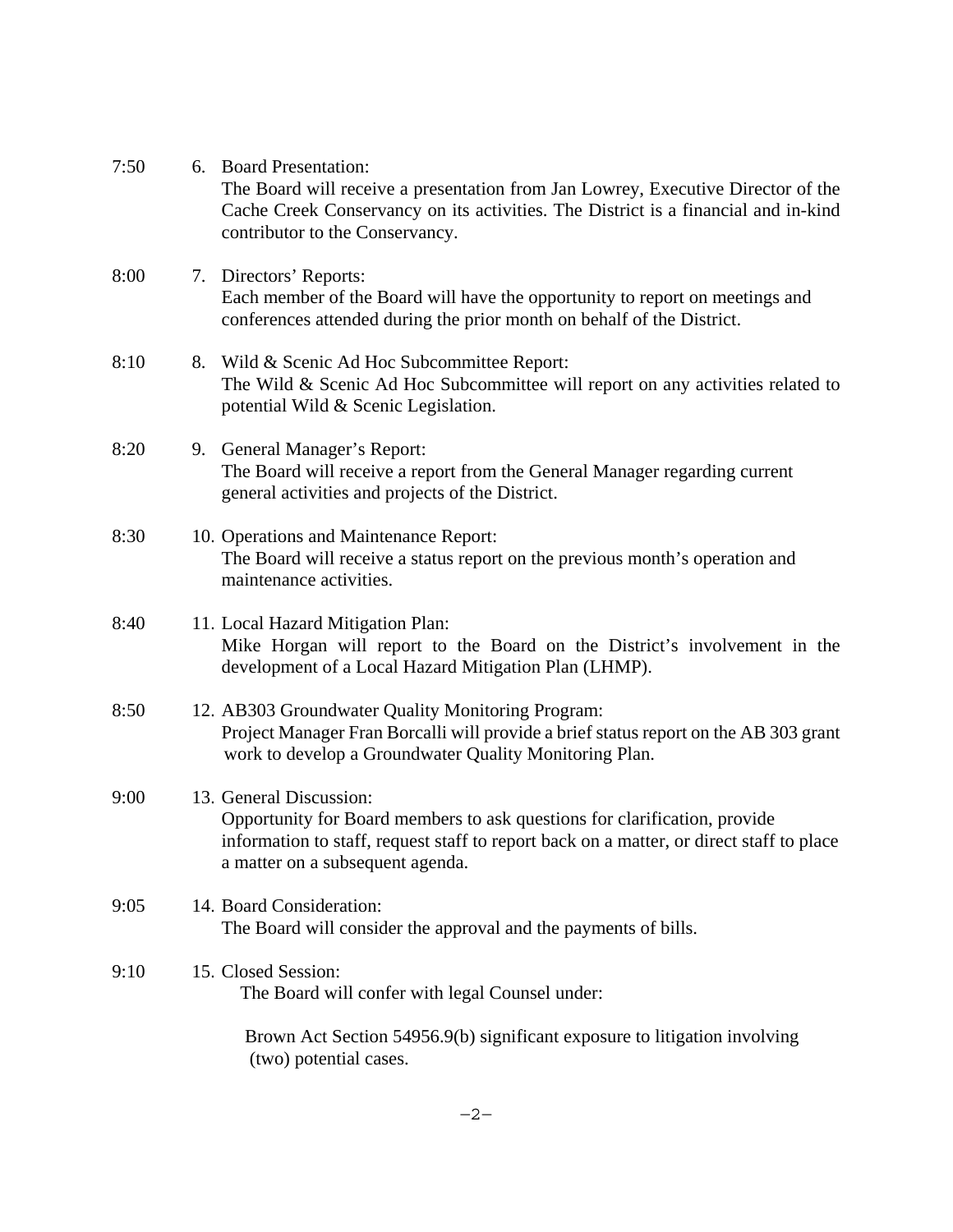#### 9:30 16. Adjourn

The public may address the Board concerning an agenda item either before or during the Board's consideration of that agenda item. Public comment on items within the Board's jurisdiction is welcome, subject to reasonable time limits for each speaker. Upon request, agenda items may be moved up to accommodate those in attendance wishing to address that item. Times listed for consideration of agenda items are approximate only. The Board may consider any agenda item at any time during the Board meeting.

I declare that the foregoing agenda was posted at the office of the Yolo County Flood Control and Water Conservation District, 34274 State Highway 16, Woodland, CA on July 1, 2004.

By: \_\_\_\_\_\_\_\_\_\_\_\_\_\_\_\_\_\_\_\_\_\_\_\_\_\_\_\_\_\_\_\_\_\_\_\_\_

Christina Cobey, Administrative Assistant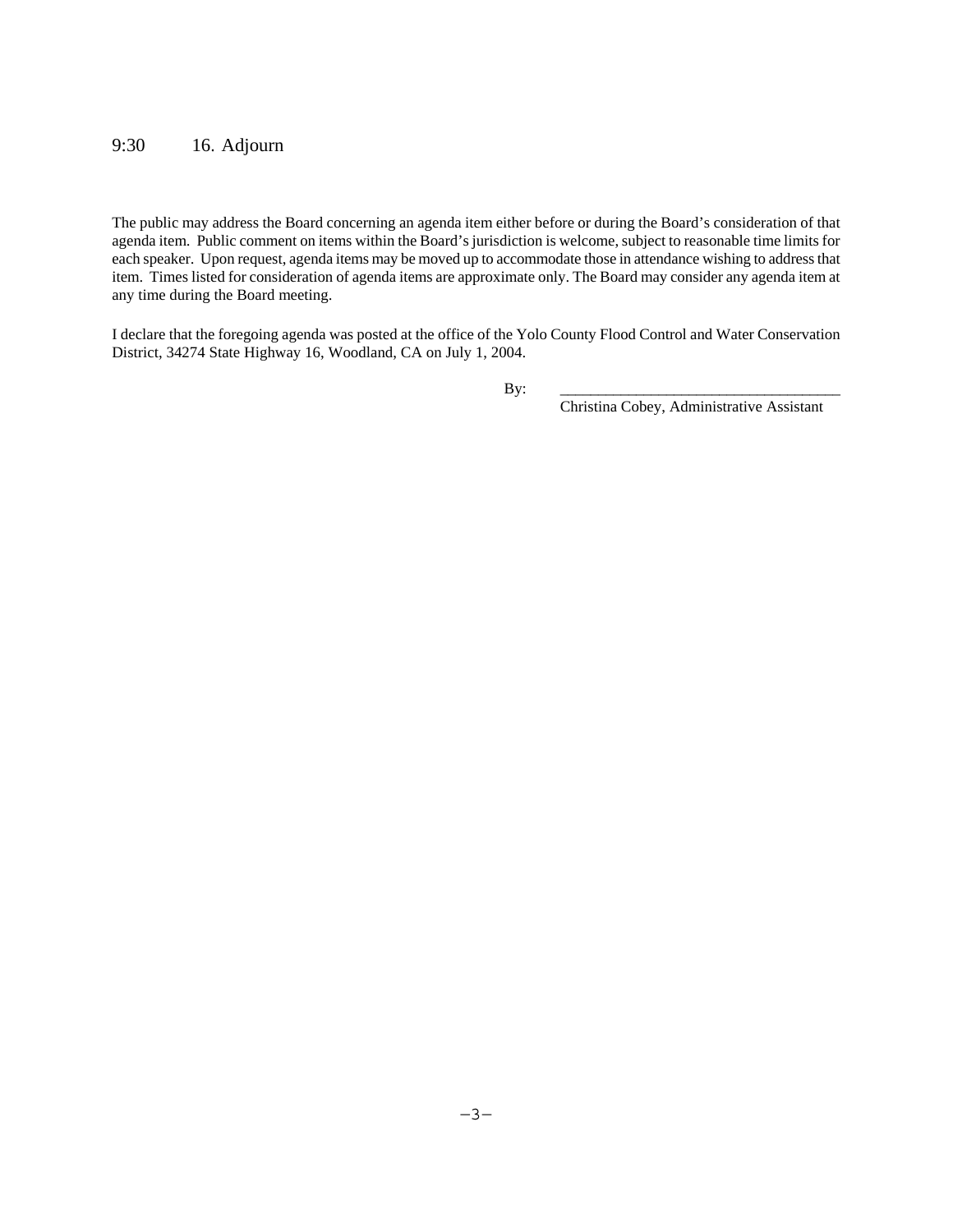#### REGULAR BOARD MEETING MINUTES July 6, 2004

The regular July meeting of the Board of Directors of the Yolo County Flood Control and Water Conservation District was held at 7:00 p.m. on July 6, 2004 at its regular place of business, 34274 State Highway 16, Woodland, California. Director Bob Eoff convened the meeting with Directors Scheuring and Rominger present. Chairman Vink and Vice-Chair Brice arrived thereafter. Also in attendance were:

District Staff and Consultants Tim O'Halloran, General Manager Mike Horgan, Engineer Paul Bartkiewicz, Legal Counsel Francis Borcalli, Engineering Consultant

#### **Members of the Public**

Jan Lowrey, Cache Creek Conservancy Don Rominger, Retired District Director Lynnel Pollock, Yolo County Supervisor Linda Fiack, Yolo County Resource Manager Frank Sieferman, Sr., Past Yolo County Supervisor Chad Roberts, Yolo Audubon

**MINUTES M/S/C** approved the minutes of the June 1, 2004 Regular Board meeting as mailed.

OPEN FORUM No comments were made.

#### **FY 2003/2004 INDEPENDENT AUDIT'S REPORT**

Heather Jones of the firm of Macias Gini & Company reviewed the 2003/2004 Audit. The company provided an unqualified opinion indicating a successful audit with no major adjustments to report. Ms. Jones and Mr. O'Halloran commended District Finance Supervisor Barbara McGriff for her record keeping practices, which significantly aided the audit process. The Finance Committee recommended Board acceptance of the audit.

**M/S/C** accepted the FY 2003/2004 Audit.

# **DISTRICT'S CAPITALIZATION THRESHOLD**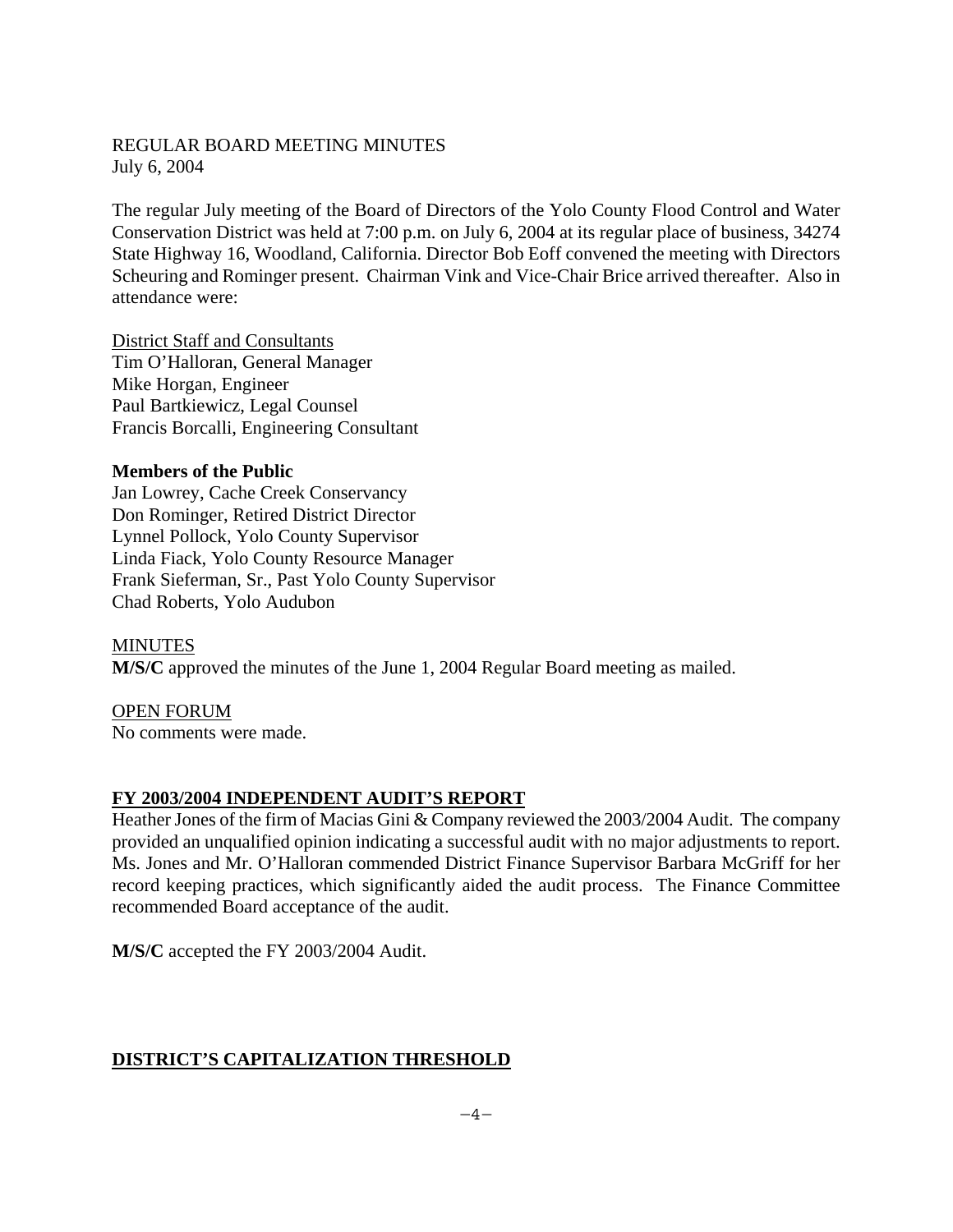The FY 2003/2004 Audit recommended a modification to the District's Capitalization Threshold to aid in bookkeeping and future audits. The Finance Committee recommended increasing the Threshold from \$500 to \$2,500. Ms. Jones stated that typical limits range from \$1,000 to \$10,000.

**M/S/C** approved increasing the Capitalization Threshold to \$2,500.

The Board requested that staff develop an inventory record policy.

### **CACHE CREEK CONSERVANCY PRESENTATION**

Mr. O'Halloran introduced Jan Lowrey, Executive Director of the Cache Creek Conservancy (Conservancy), and highlighted the District's past financial and in-kind support of the Conservancy.

Mr. Lowrey gave a presentation on the Conservancy's watershed-wide efforts to control the invasive plants, Arundo and tamarisk. The Conservancy partners with local, state and federal agencies utilizing shared knowledge and experience to effectively leverage dollars, equipment and manpower. The Conservancy's primary work area in Cache Creek extends from the Capay Dam down toward Interstate 5 near Yolo, a 12-mile length. Efforts in the areas treated, which require landowner approval, have been successful under the supervision of John Watson of the Conservancy. Chemical, mechanical, manual and biological control measures are employed. Techniques have been refined to lower costs and increase effectiveness. The Conservancy will continue with this project and plans to secure additional funding.

#### **DIRECTORS' REPORTS**

Director Scheuring reported that the Water Resources Association of Yolo County (WRA) did not meet in June.

Director Eoff reported that the Northern California Water Association (NCWA) met on June 16, 2004, and discussed ongoing matters including the state fee issues.

Director Vink reported on the Conaway property acquisition process. The Joint Powers Authority (JPA) met in mid June. The Yolo County Board of Supervisors will hold a special meeting on July 8, 2004, to discuss the acquisition and their eminent domain process. Supervisor Pollock stated that the County is still keeping acquisition options open. Linda Fiack is the JPA Interim Project Manager. Various JPA subcommittees have been activated and are beginning to meet. The managers' working group meets each Wednesday and Mr. O'Halloran attends. The County was required to sign a confidentiality agreement with the National Energy and Gas Transmission, Inc. (NEGT) the property owner, in order to obtain a copy of the land sale bid package. Ms. Fiack stated that the County prefers negotiation with the willing seller over the eminent domain process. County Counsel will share information with JPA member legal counsels.

Director Vink also reported that there was no District/Yolo County 2X2 meeting in June. **WILD & SCENIC AD HOC SUBCOMMITTEE REPORT**

Director Rominger reported that Assemblywoman Wolk's Wild & Scenic forum on Cache Creek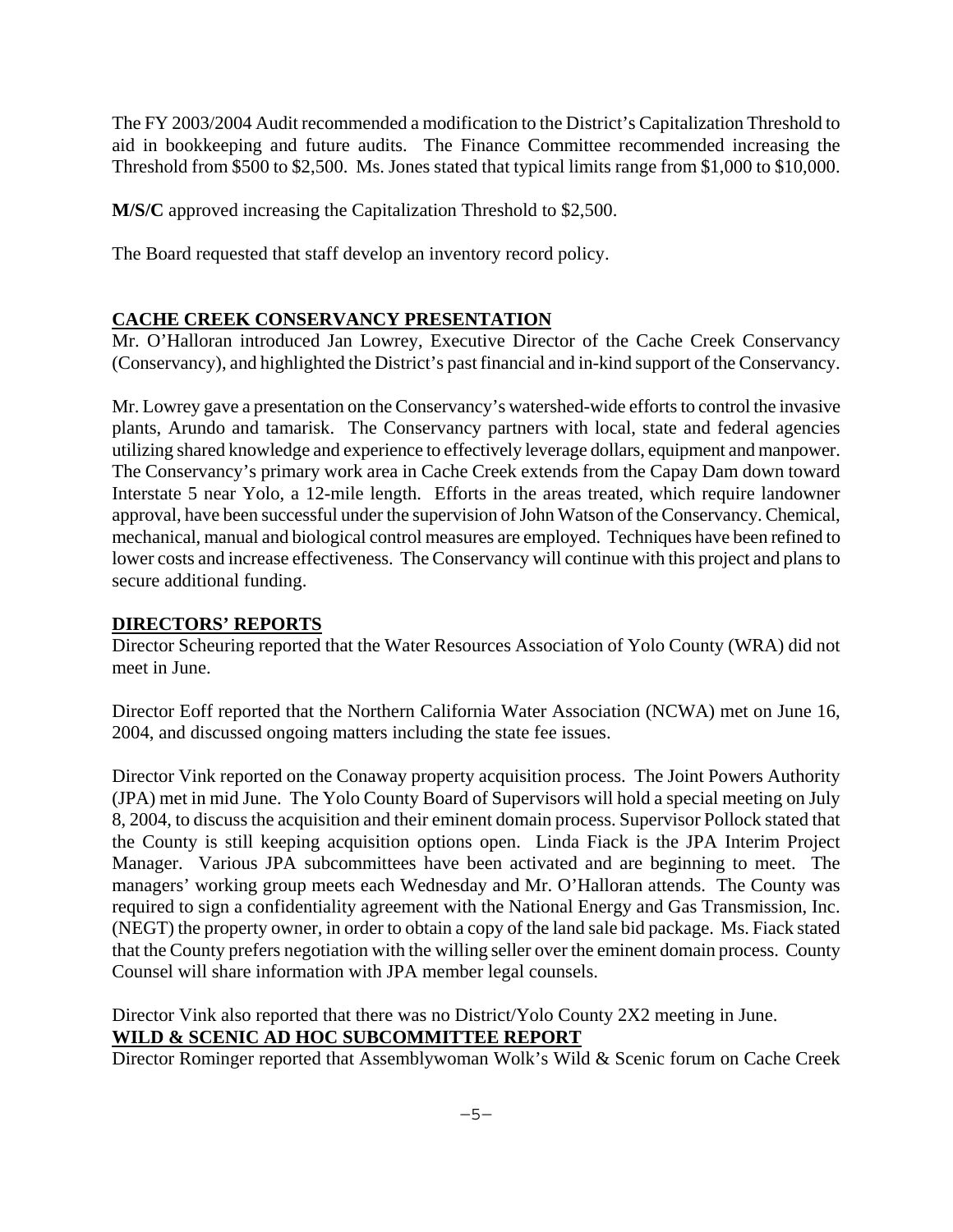was productive. Mr. O'Halloran reviewed a letter from Assemblywoman Wolk regarding the forum. A subsequent meeting, scheduled for August 6, 2004, will be held for further discussions on the many issues associated with this matter. The focus is currently on how to apply a Wild  $\&$  Scenic designation to Cache Creek rather than on the bigger picture approach to determine what is best for the creek. Prospective Wild & Scenic legislation impacts on water flows in the Creek remain uncertain. Don Rominger stated that it is the District's responsibility to preserve the Creek's functions for irrigation water deliveries.

# **GENERAL MANAGER'S REPORT**

Mr. O'Halloran reported on the following:

- The Grand Jury Report its findings and the one recommendation that has been addressed.
- His 1-year District anniversary.
- The progress on development of an Annual Work Plan.
- The development of a draft conjunctive use and system modernization plan.
- The status of the Ag Discharge Waiver Project.
	- o A \$2/ac charge for the monitoring plan work has been established.
	- o A letter to property owners and tenants will be mailed soon regarding the charge.
	- o Larry Walker and Associates has been selected to conduct the monitoring plan.
	- o The first round of sampling was performed on June 30, 2004.
	- o The plan has not yet been approved by the Regional Water Quality Control Board.
- A Cache Creek mercury TMDL scoping meeting.
- The new State fees and the NCWA information packet. Attorney Bartkiewicz advised that the dam fees were paid under protest and that legislative relief on duplicate Federal Energy Regulatory Commission (FERC) and Division of Safety of Dams (DSOD) fees is not likely this session.
- The Madison Flood Wall status. Supervisor Pollock advised that the County would take action on a wall time extension from landowner Amaral at their July 20, 2004 meeting.

# **OPERATIONS AND MAINTENANCE REPORT**

Mr. O'Halloran reported on the following:

- Board field tour to be held Tuesday July 13, 2004 from 7:00 to 11:30 am.
- The July 6, 2004 Water Conditions Report.
- Tailwater discharges to the canal system.
- Weed control within the canals and on canal roads.
- The example of canal right of way, access, and livestock damage concerns.
- Resolution to flooding of a property due to a faulty field drain.
- Past and current leak problems on the University Canal.

# **LOCAL HAZARD MITIGATION PLAN**

Mr. Horgan reported on a new federal regulation requiring the development of a Local Hazard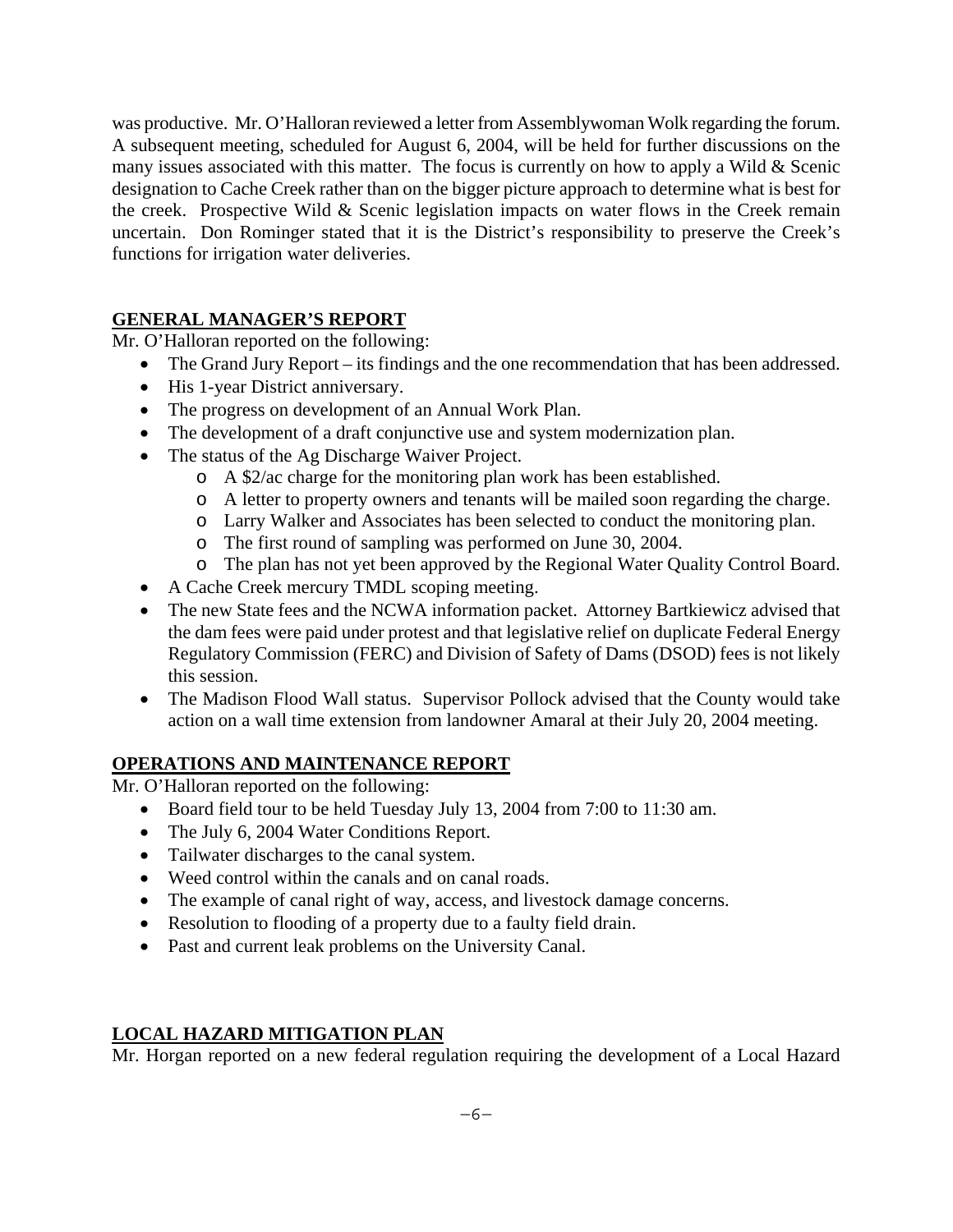Mitigation Plan (LHMP) by those wanting to retain eligibility for hazard and disaster mitigation funding. Staff is participating in the Yolo County Office of Emergency Services' multijurisdictional planning process, will review the draft Yolo County/Four Cities' plan and return to the Board with proposed actions.

Mr. Borcalli commented that the November 1, 2004 plan submission date does not preclude later submissions.

# **AB 303 GROUNDWATER QUALITY MONITORING PLAN**

Project Manager Fran Borcalli provided a status report on the AB 303 grant work to develop a Groundwater Monitoring Plan. The report, prepared by the firm of Luhdorff & Scalmanini, will be submitted to the State Department of Water Resources (DWR) this week. Luhdorff & Scalmanini has done excellent work in preparing the document, which will be useful to the District as it pursues its work plan. A presentation on the plan to the Board and to the WRA could be valuable. Implementation of the plan is the next important step. This will require seeking willing participants, such as Yolo County and Yolo County cities, to fund and perform on-going tasks that are required by the DWR grant agreement. The District is responsible to acquire, manage and disseminate the information gathered through this project.

Mr. O'Halloran noted that the District will revise the plan as needed to address participants' concerns.

Director Scheuring advised that surface water quality monitoring, tied to flow rates, is needed to complete the water quality picture in the County.

Additional discussion followed regarding surface water quality and groundwater modeling.

# **DIRECTORS' DISCUSSION**

Director Eoff inquired about the status of the Winters Canal Liner Project. Mr. Horgan responded that staff is completing documentation of the initial installation and subsequent repair, failure and removal efforts.

Director Brice acknowledged Mr. O'Halloran's 1-year anniversary with the District. The Board indicated its great satisfaction with his performance.

# **PAYMENT OF THE BILLS**

**M/S/C** after review, approved the following claims for payment:

Yolo Flood Control Checks: # 31582-31594 **CLOSED SESSION** The regular meeting was adjourned to Closed Session under: